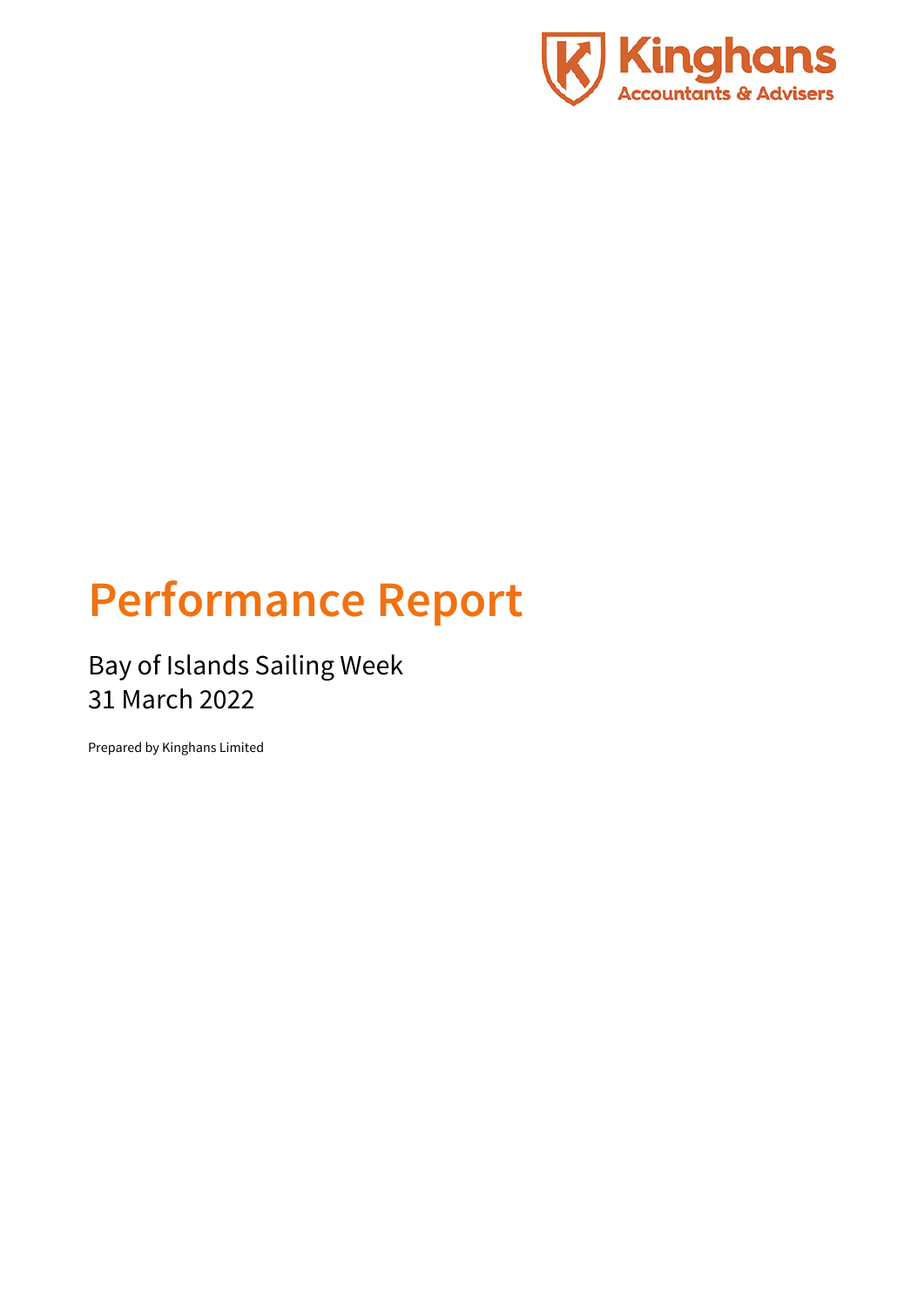

## **Contents**

- Compilation Report
- Entity Information
- Approval of Financial Report
- Statement of Service Performance
- Statement of Receipts and Payments
- Statement of Resources and Commitments
- Statement of Accounting Policies
- Notes to the Performance Report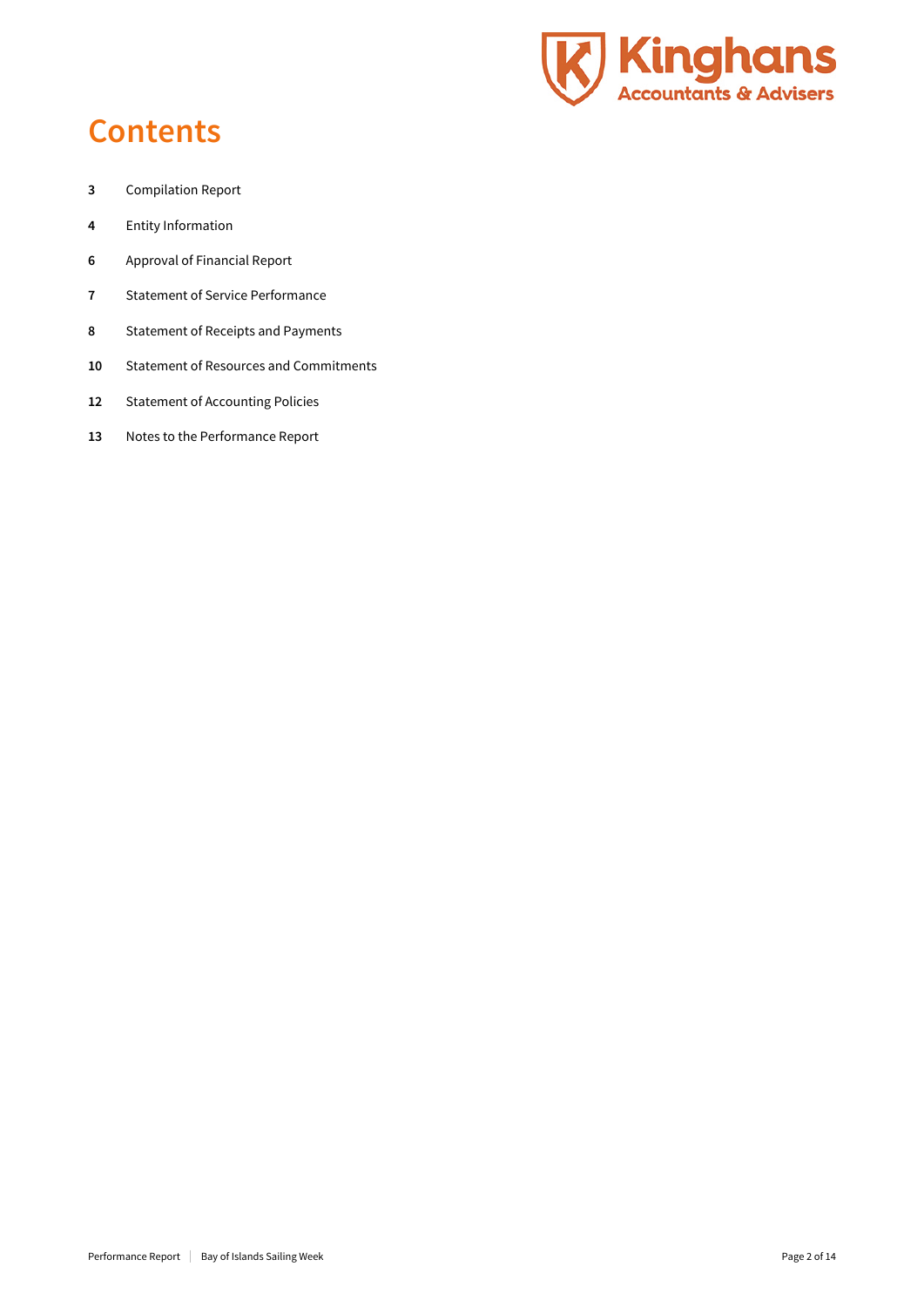

## **Compilation Report**

### **Bay of Islands Sailing Week For the year ended 31 March 2022 Cash Basis**

Compilation Report to the Directors of Bay of Islands Sailing Week.

### **Scope**

On the basis of information provided and in accordance with Service Engagement Standard 2 Compilation of Financial Information, we have compiled the financial statements of Bay of Islands Sailing Week for the year ended 31 March 2022.

These statements have been prepared in accordance with the accounting policies described in the Notes to these financial statements.

### **Responsibilities**

The Governing body are solely responsible for the information contained in this financial report and have determined that the accounting policies used are appropriate to meet your needs and for the purpose that the financial statements were prepared.

The financial statements were prepared exclusively for your benefit. We do not accept responsibility to any other person for the contents of the financial statements.

### **No Audit or Review Engagement Undertaken**

Our procedures use accounting expertise to undertake the compilation of the financial statements from information you provided. Our procedures do not include verification or validation procedures. No audit or review engagement has been performed and accordingly no assurance is expressed.

### **Independence**

We have no involvement with Bay of Islands Sailing Week other than for the preparation of financial statements and management reports and offering advice based on the financial information provided.

#### **Disclaimer**

We have compiled these financial statements based on information provided which has not been subject to an audit or review engagement. Accordingly, we do not accept any responsibility for the reliability, accuracy or completeness of the compiled financial information contained in the financial statements. Nor do we accept any liability of any kind whatsoever, including liability by reason of negligence, to any person for losses incurred as a result of placing reliance on this financial report.

<u> Trudy Kinghan</u> Kinghans Limited

21st Floor, 191 Queen Street Auckland 1010 Dated: 26 May 2022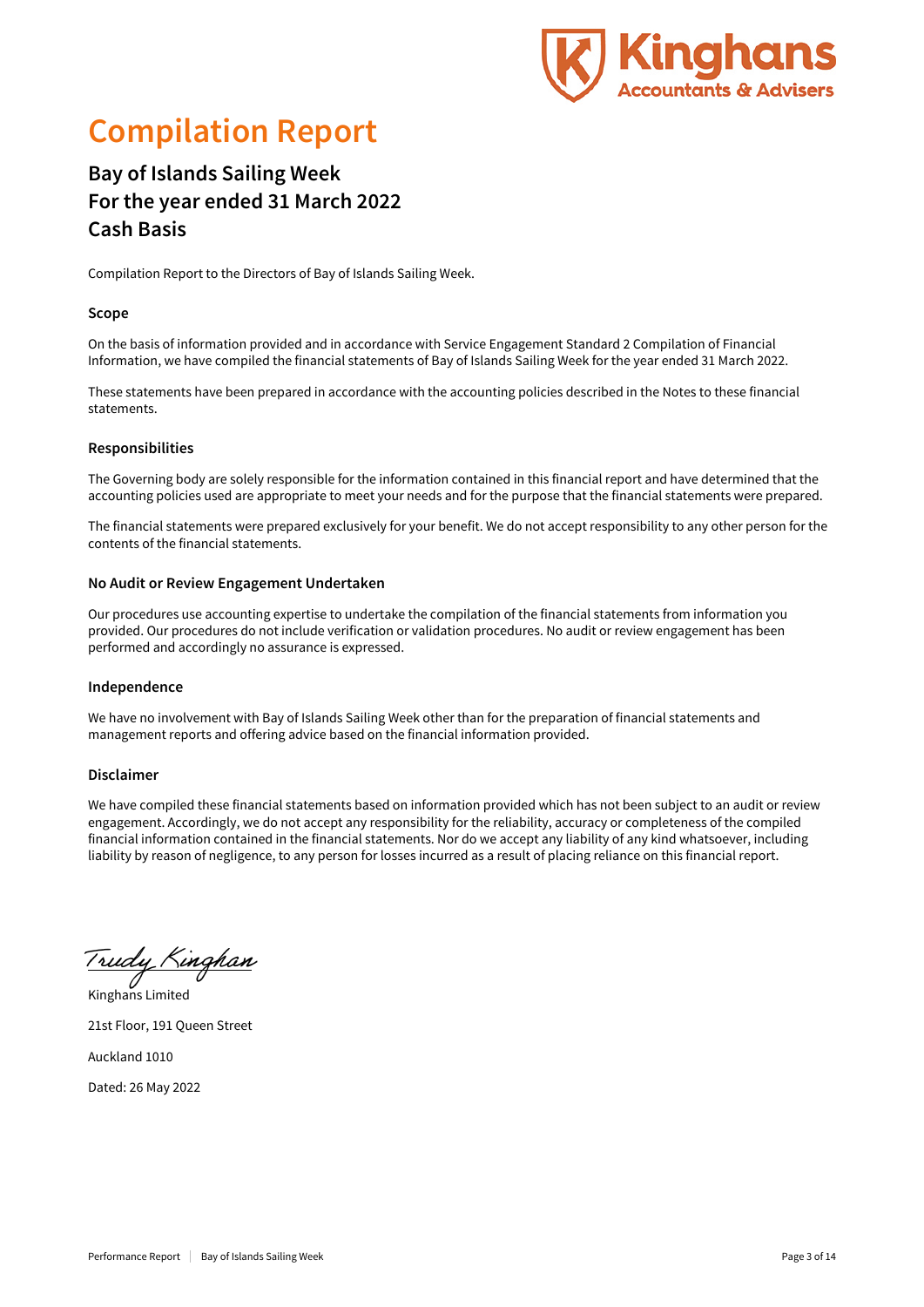

## **Entity Information**

### **Bay of Islands Sailing Week For the year ended 31 March 2022 Cash Basis**

**'Who are we?', 'Why do we exist?'**

### **Legal Name of Entity**

Bay of Islands Sailing Week

### **Entity Type and Legal Basis**

Bay of Islands Sailing Week Incorporated was incorporated under The Incorporated Societies Act 1908 on 26 June 2002.

#### **Registration Number**

1224230

#### **Entity's Purpose or Mission**

To operate an annual, week long yacht race for as many different classes as possible. To offer sailors a yachting event for keelboats, trailer yachts and sports boats, while showcasing the Bay of Islands as a magnificent sailing and holiday destination.

### **Entity Structure**

Bay of Islands Sailing Week is an Incorporated Society

### **Main Sources of Entity's Cash and Resources**

- Corporate Sponsors
- Boat Registrations
- Bar/Food Sales

### **Main Methods Used by Entity to Raise Funds**

- Corporate Sponsorship
- Boat registrations for the week long sailing regatta
- Revenue from the bar during the regatta

### **Entity's Reliance on Volunteers and Donated Goods or Services**

Significant emphasis is placed on volunteer work leading up to, and in particular, during the sailing week. The following are significant volunteers:

| Name         | Position in Sailing week Incorporated | Also Representing Club   |
|--------------|---------------------------------------|--------------------------|
| Nina Kiff    | Chairperson                           | Opua Cruising Club       |
| Ian Clouston | sponsorship, official documents       | Murrays Bay Sailing Club |
| David Krebbs | Treasurer                             | Opua Cruising Club       |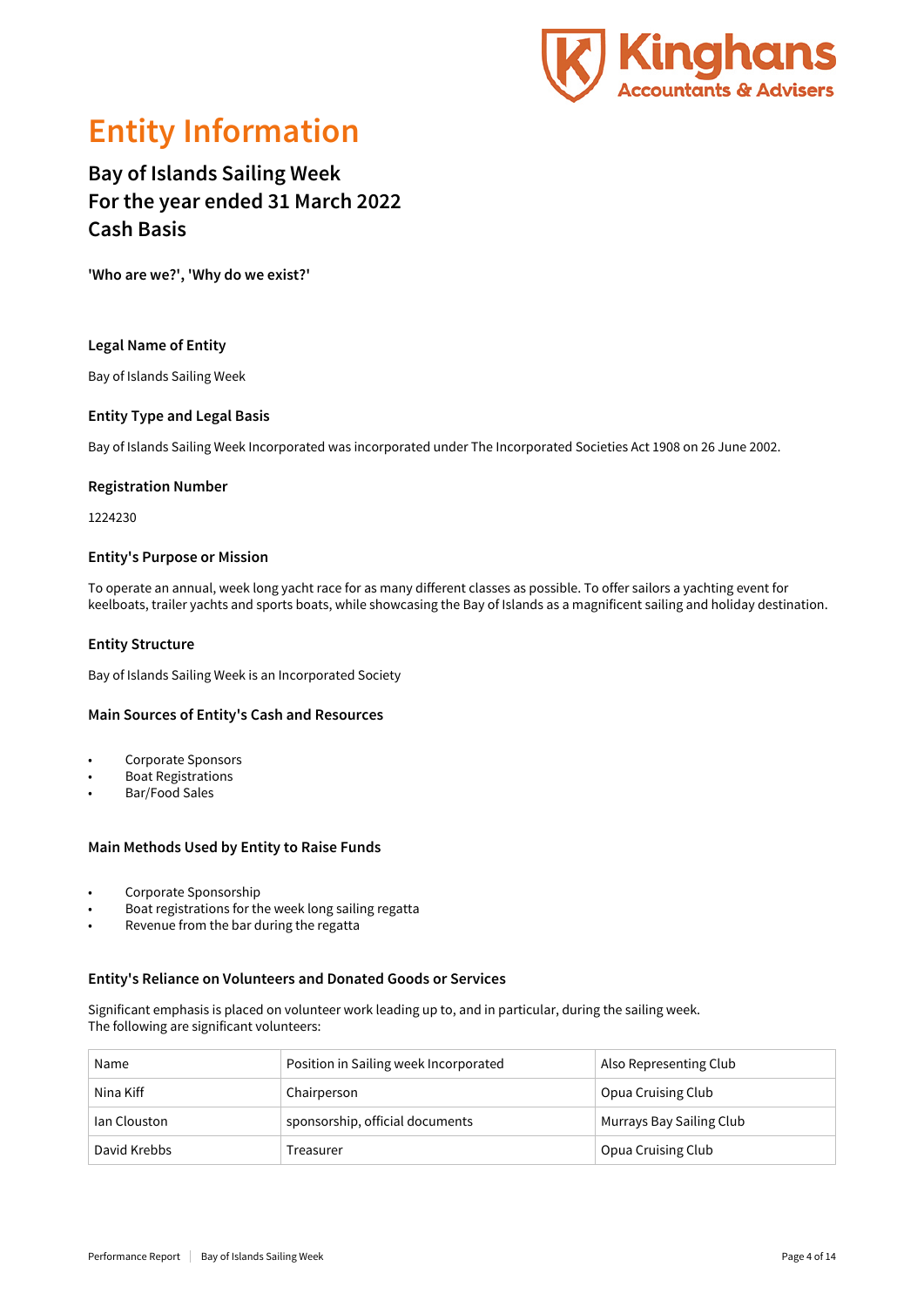

| John Grant     | On water logistics | Russell Boating Club   |
|----------------|--------------------|------------------------|
| Mel Best       | Results            | Kerikeri Cruising Club |
| Tony Kiff      | Equipment          | Opua Cruising Club     |
| Andrew Kearney | On water logistics | Napier Cruising Club   |

The Committee meets every month during the year to design & implement the Regatta for the next January. The Committee members plan all the logistics for the regatta both on and off the water including preparing for and seeking appropriate third party approvals, managing and implementing the Regatta's communications, recruiting appropriately skilled volunteers, the ongoing maintenance and management of race hardware, managing boat handicapping and race results, organising head quarters for the duration of the week including bar, kitchen & band logistics as well as drafting and reviewing the Regatta's Safety Plan.

### **Postal Address**

PO Box 45, Opua, NZ, 0245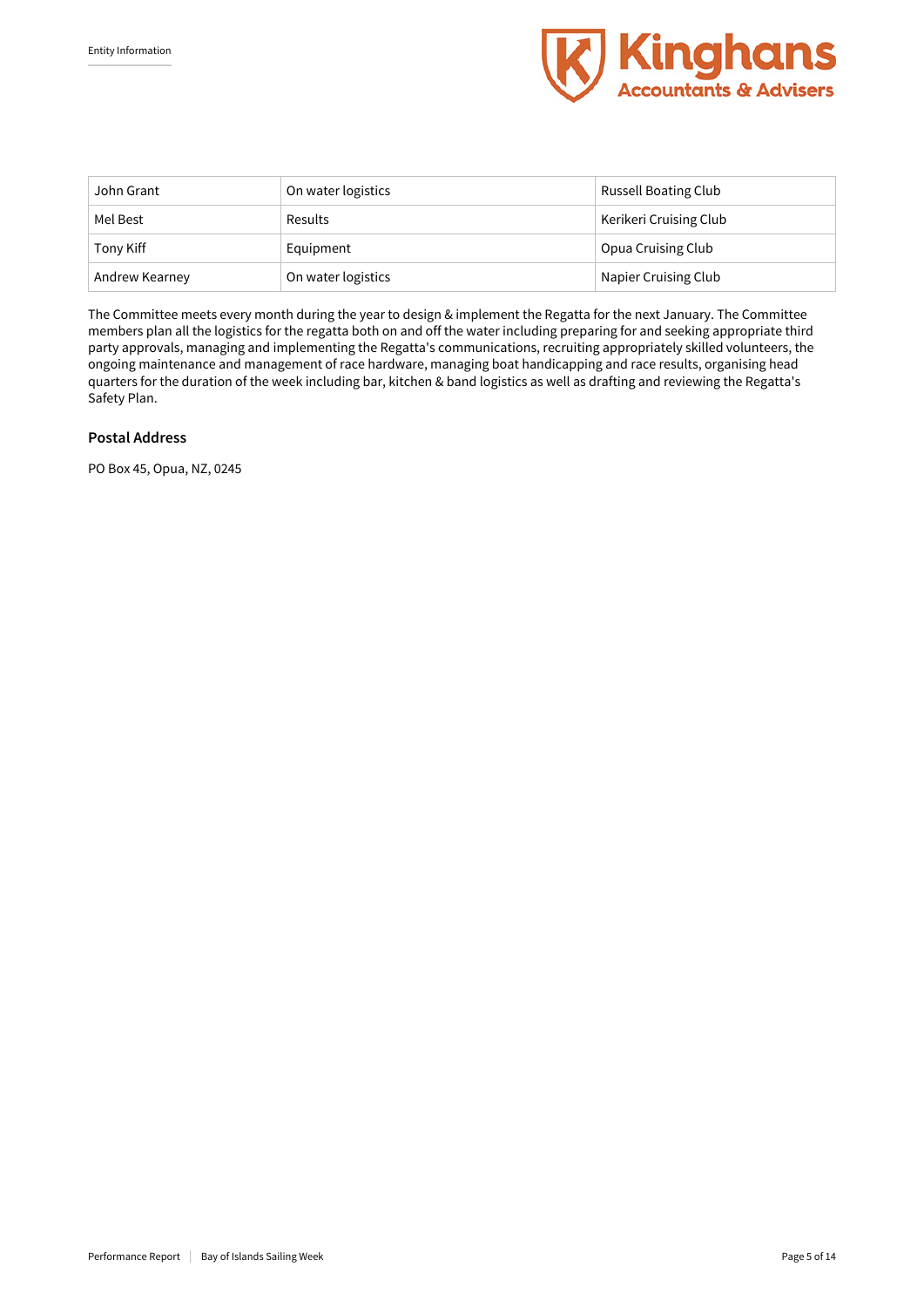

## **Approval of Financial Report**

**Bay of Islands Sailing Week For the year ended 31 March 2022 Cash Basis**

The Governing body are pleased to present the approved financial report including the historical financial statements of Bay of Islands Sailing Week for year ended 31 March 2022.

APPROVED

Nina Kiff

Chairperson

Date .....................................

David Krebs

Treasurer

Date .....................................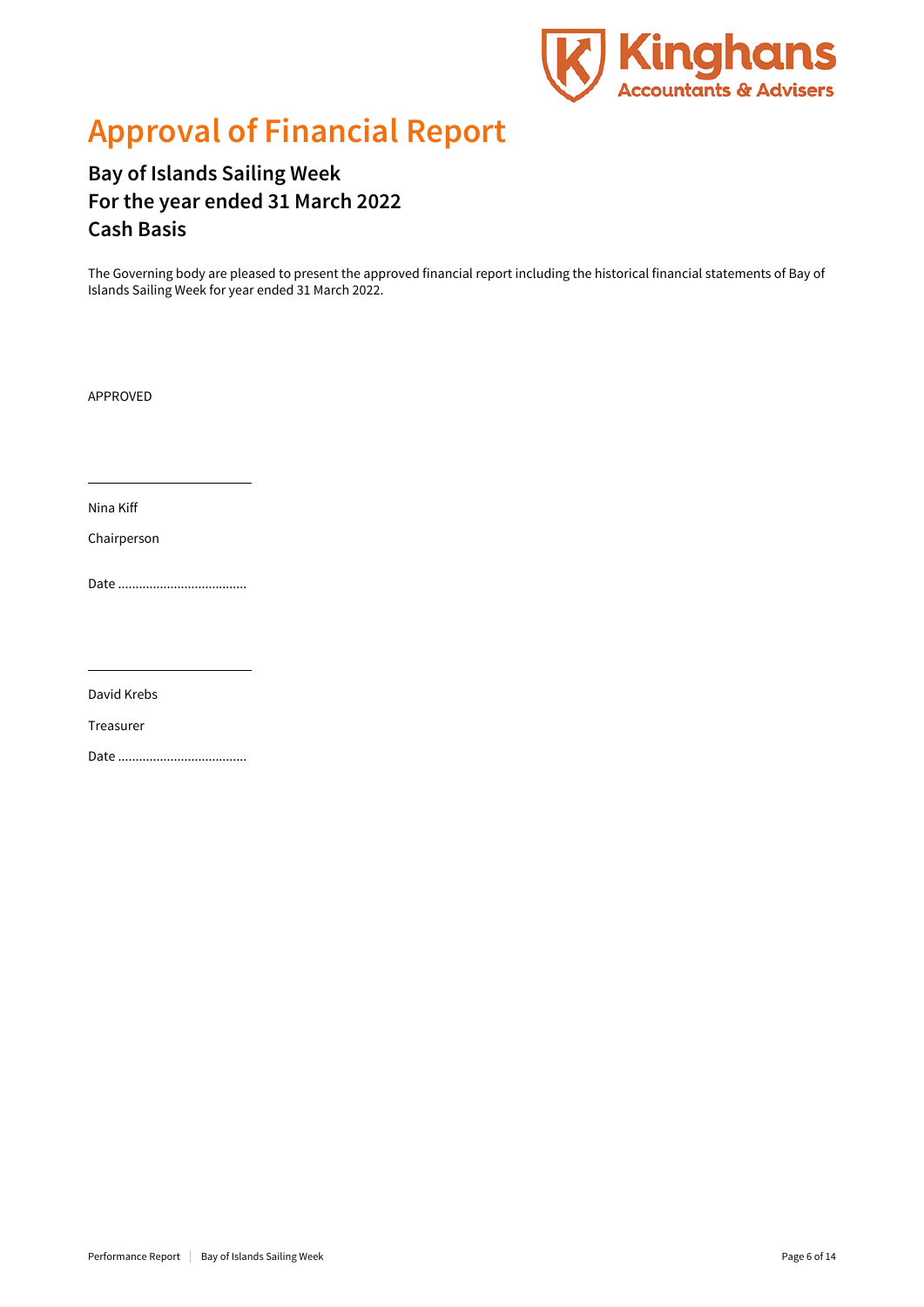

## **Statement of Service Performance**

### **Bay of Islands Sailing Week For the year ended 31 March 2022 Cash Basis**

**'What did we do?', 'When did we do it?'**

### **Description of Entity's Outcomes**

To operate an annual, week long yacht race for as many different classes as possible. To offer sailors a yachting event for keelboats, trailer yachts and sports boats, while showcasing the Bay of Islands as a magnificent sailing and holiday destination.

|                                                               | 2022 | 2021 |
|---------------------------------------------------------------|------|------|
| Description and Quantification of the Entity's Outputs        |      |      |
| Yachts competing in the year's Bay of Islands Sailing Week    |      | 114  |
| Volunteers involved in hosting the Bay of Islands Saiing Week |      | 58   |
| Safety plan successfully implemented (estimate%)              |      | 95   |

### **Additional Information**

Unfortunately due to Covid related restrictions and the amount of forward planning required to host the regatta, the regatta was not able to be held in January 2022. Therefore the 20th anniversary regatta event will be held in January 2023.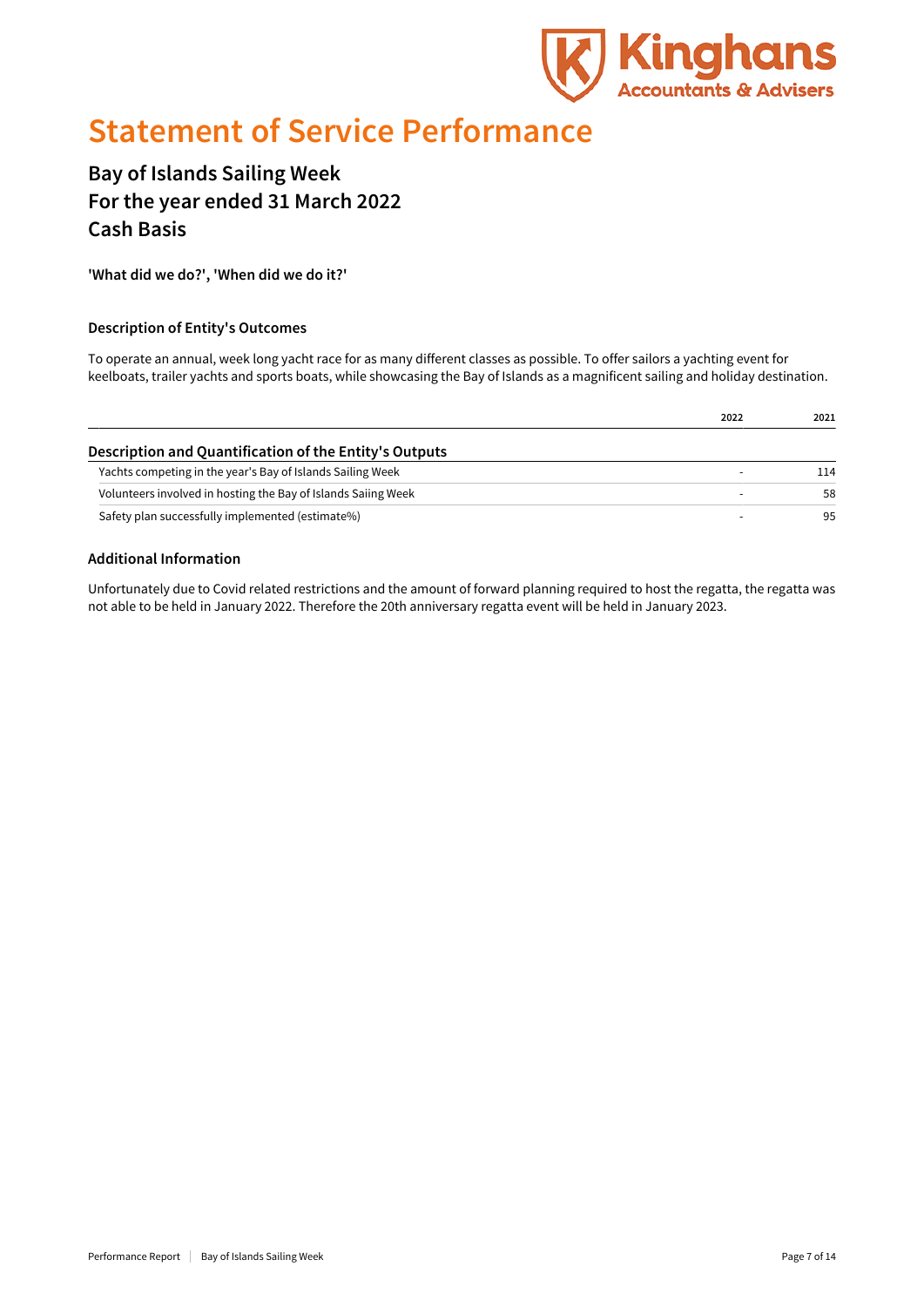

## **Statement of Receipts and Payments**

### **Bay of Islands Sailing Week For the year ended 31 March 2022**

**'How was it funded?' and 'What did it cost?'**

|                                                        | <b>NOTES</b>   | 2022   | 2021    |
|--------------------------------------------------------|----------------|--------|---------|
| <b>Operating Receipts</b>                              |                |        |         |
| Donations, fundraising and other similar revenue       | 1              | 4,600  | 85,332  |
| Fees, subscriptions and other receipts from members    | 1              | 4,425  | 23,462  |
| Receipts from providing goods or services              | 1              | 1,150  | 18,197  |
| Interest, dividends and other investment receipts      | 1              | 592    | 1,558   |
| <b>Total Operating Receipts</b>                        |                | 10,767 | 128,549 |
| <b>Operating Payments</b>                              |                |        |         |
| Payments relating to providing goods or services       |                |        |         |
| Entry Refunds                                          |                | 4,325  | 167     |
| Accommodation                                          |                |        | 9,514   |
| Accountancy fees                                       |                | 1,473  | 1,662   |
| <b>Admin Costs</b>                                     |                | 1,491  | 1,669   |
| <b>Bar Purchases</b>                                   |                | 2,048  | 3,841   |
| <b>BOISW</b> equipment                                 |                |        | 1,339   |
| Catering - Dinner/Lunches                              |                |        | 7,114   |
| Container / Hut Storage                                |                |        | 2,652   |
| Eftpos                                                 |                | 158    | 837     |
| <b>Entertainment Expenses</b>                          |                |        | 600     |
| <b>Equipment Hire</b>                                  |                |        | 15,167  |
| Event Administrator                                    |                | 9,000  | 12,000  |
| Fuel & Chase Boat Expenses                             |                |        | 1,633   |
| General Expenses (inc GST)                             |                | 155    | 168     |
| Insurance                                              |                |        | 3,586   |
| Marketing & Communications                             |                | 13,685 | 34,683  |
| Minor Assests                                          |                | 1,905  | 1,143   |
| <b>Operational Staff</b>                               |                |        | 425     |
| Phone & Internet                                       |                | 266    | 20      |
| Porta-Loo Cleaning                                     |                |        | 300     |
| Prizes / Trophies                                      |                |        | 7,370   |
| Refuse Removal                                         |                |        | 1,482   |
| Registration Bags & Division Flags                     |                | 4,789  | 5,745   |
| Security                                               |                |        | 4,770   |
| Top Yacht Fees                                         |                | 570    | 1,609   |
| Volunteers Gear & Merchandise Purchases                |                | 207    | 4,996   |
| Total Payments relating to providing goods or services |                | 40,072 | 124,491 |
| Grants and donations paid                              | $\overline{2}$ |        | 300     |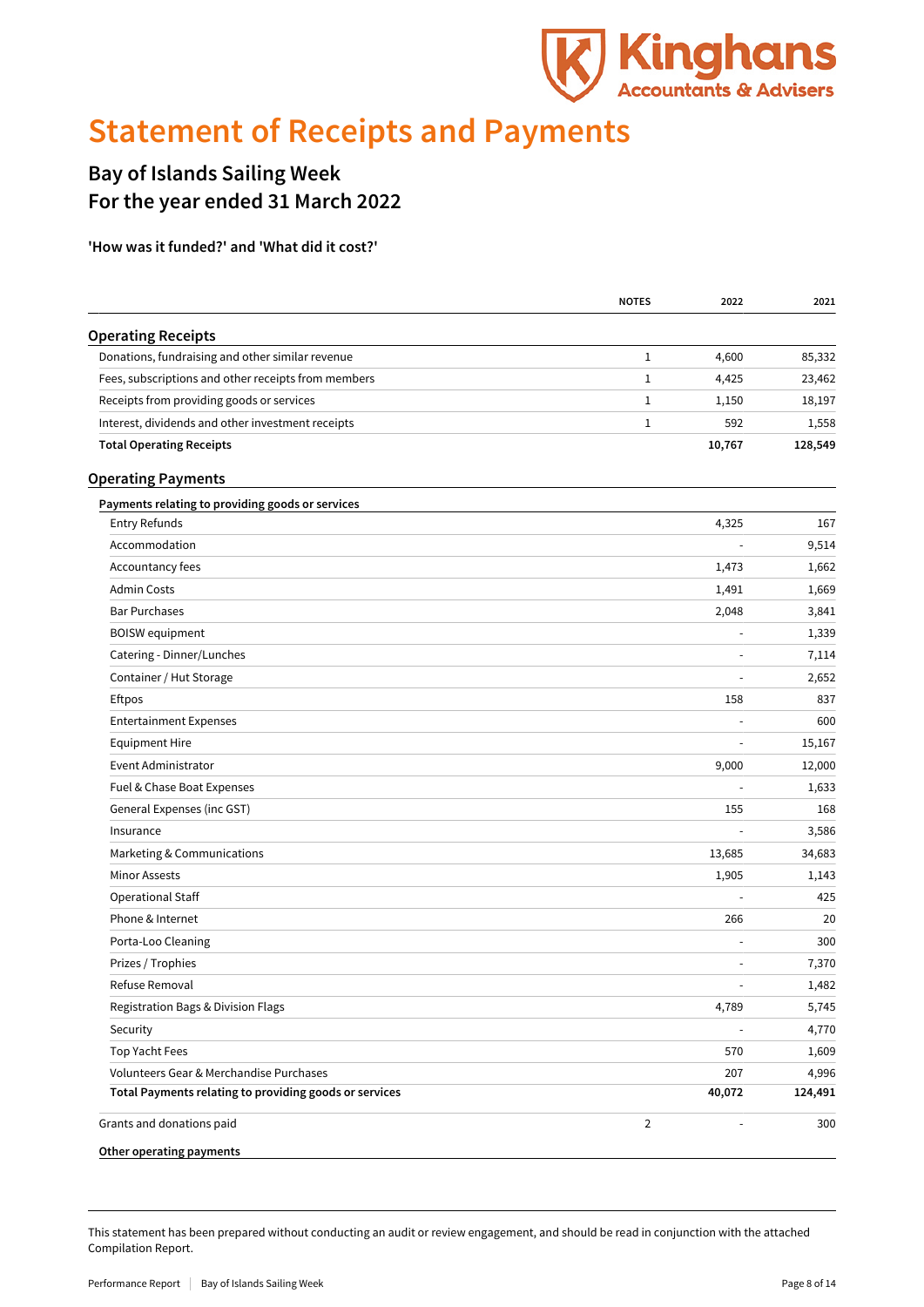

|                                                  | <b>NOTES</b> | 2022      | 2021     |
|--------------------------------------------------|--------------|-----------|----------|
|                                                  |              |           |          |
| <b>Bank Fees</b>                                 |              | 941       | 557      |
| <b>Total Other operating payments</b>            |              | 941       | 557      |
| <b>Total Operating Payments</b>                  |              | 41,012    | 125,347  |
| <b>Operating Surplus or (Deficit)</b>            |              | (30, 246) | 3,202    |
| <b>Capital Receipts</b>                          |              |           |          |
| Receipts from sale of resources                  | 3            | 40,305    | 34,737   |
| Receipts from borrowings                         | 3            | 9,266     | 2,975    |
| <b>Total Capital Receipts</b>                    |              | 49,571    | 37,712   |
| <b>Capital Payments</b>                          |              |           |          |
| <b>Purchase of resources</b>                     |              |           |          |
| Payment for investments                          |              | 30,592    | 80,628   |
| <b>Total Purchase of resources</b>               |              | 30,592    | 80,628   |
| <b>Repayment of borrowings</b>                   |              |           |          |
| Payments for other liabilities                   |              | 1,247     | 6,378    |
| <b>Total Repayment of borrowings</b>             |              | 1,247     | 6,378    |
| <b>Total Capital Payments</b>                    |              | 31,839    | 87,005   |
| Increase/(Decrease) in Bank Accounts and Cash    |              | (12, 513) | (46,092) |
| <b>Cash Balances</b>                             |              |           |          |
| Cash and cash equivalents at beginning of period |              | 55,628    | 101,720  |
| Net change in cash for period                    |              | (12, 513) | (46,092) |
| Cash and cash equivalents at end of period       |              | 43,115    | 55,628   |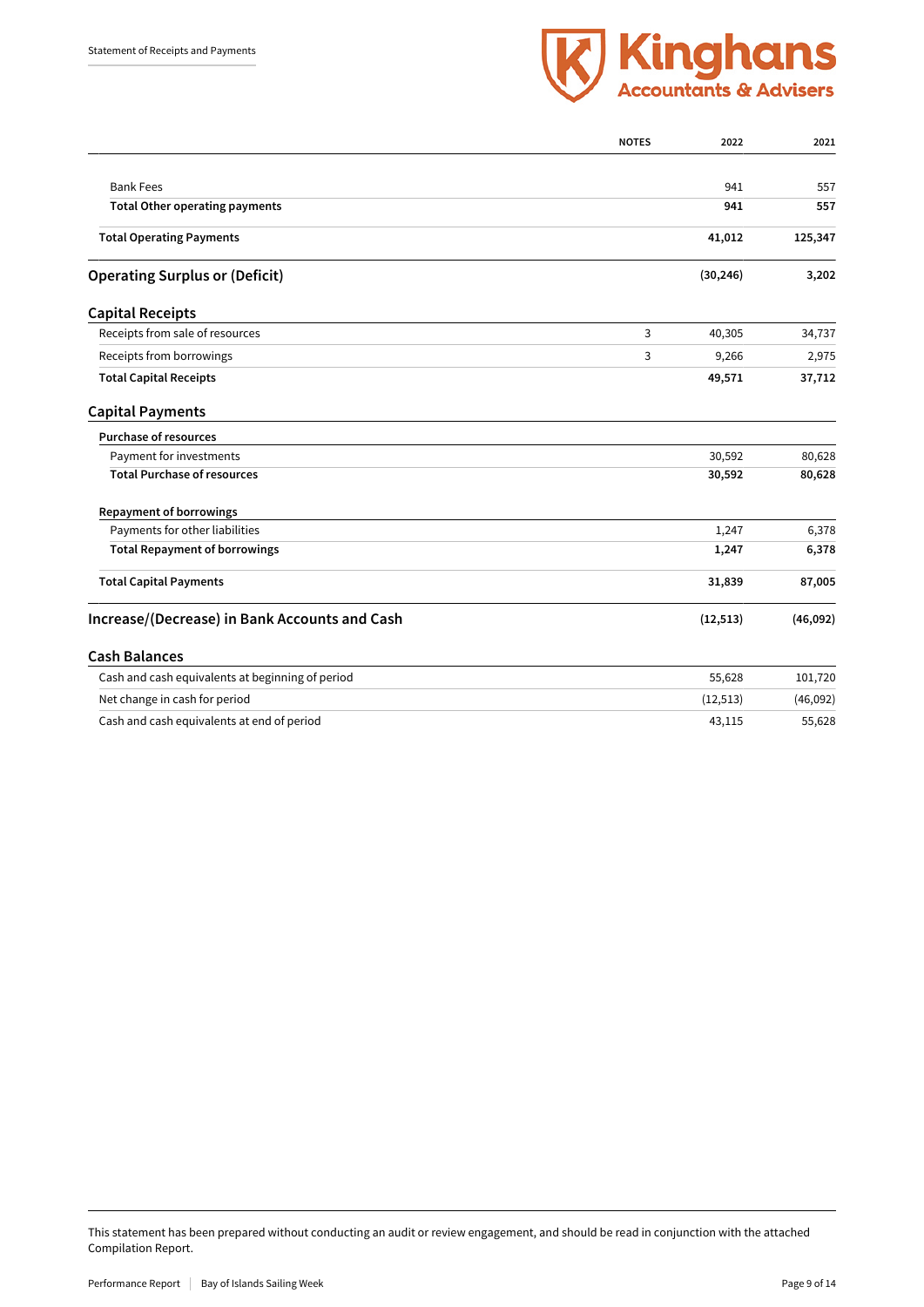

### **Statement of Resources and Commitments**

### **Bay of Islands Sailing Week For the year ended 31 March 2022 Cash Basis**

**'What the entity owns?' and 'What the entity owes?'**

|                                       | 2022                     | 2021   |
|---------------------------------------|--------------------------|--------|
| <b>Bank Accounts and Cash</b>         |                          |        |
| Bank and cash/(bank overdraft)        | 43,115                   | 55,628 |
| <b>Total Bank Accounts and Cash</b>   | 43,115                   | 55,628 |
|                                       | 2022                     | 2021   |
| Money Held on Behalf of Others        |                          |        |
| Description                           | $\blacksquare$           |        |
| Description                           | $\overline{a}$           |        |
| Total Money Held on Behalf of Others  |                          |        |
|                                       | 2022                     | 2021   |
| Money Owed to the Entity              |                          |        |
|                                       | 2022                     | 2021   |
| <b>Other Resources</b>                |                          |        |
| Current                               |                          |        |
| <b>Other Current Assets</b>           |                          |        |
| Term Deposit 1                        | 60,783                   | 60,511 |
| Term Deposit 2                        | $\overline{\phantom{a}}$ | 10,078 |
| Term Deposit 3                        | 10,132                   | 10,038 |
| <b>Total Other Current Assets</b>     | 70,914                   | 80,628 |
| <b>Total Current</b>                  | 70,914                   | 80,628 |
| <b>Non Current</b>                    |                          |        |
| Property, Plant and Equipment         | 14,371                   | 14,371 |
| <b>Total Non Current</b>              | 14,371                   | 14,371 |
| <b>Total Other Resources</b>          | 85,286                   | 94,999 |
|                                       | 2022                     | 2021   |
| Commitments                           |                          |        |
| Current                               |                          |        |
| <b>Creditors and Accrued Expenses</b> |                          |        |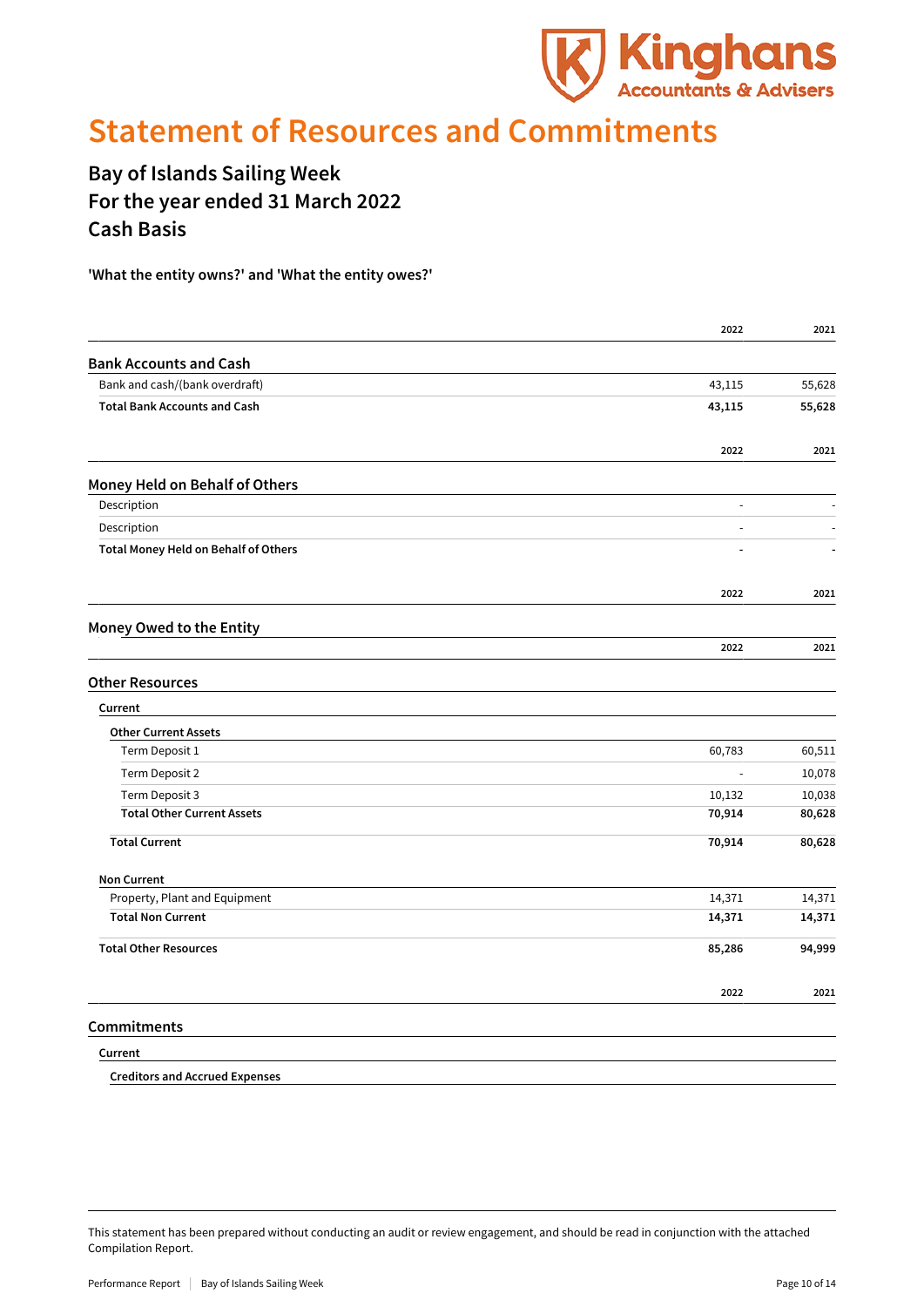

| GST                                                    | 107            | (5,266) |
|--------------------------------------------------------|----------------|---------|
| <b>Total Creditors and Accrued Expenses</b>            | 107            | (5,266) |
| <b>Total Current</b>                                   | 107            | (5,266) |
| <b>Total Commitments</b>                               | 107            | (5,266) |
|                                                        | 2022           | 2021    |
| <b>Equity</b>                                          |                |         |
| Current year earnings                                  | (27,600)       | 2,749   |
| Retained earnings/Accumulated funds                    | 155,893        | 153,144 |
| <b>Total Equity</b>                                    | 128,293        | 155,893 |
|                                                        | 2022           | 2021    |
| <b>Other Information</b>                               |                |         |
| Guarantees                                             |                |         |
| Description                                            | L,             |         |
| <b>Total Guarantees</b>                                |                |         |
| Resources Used as Security for Borrowings              |                |         |
| Description                                            | $\overline{a}$ |         |
| <b>Total Resources Used as Security for Borrowings</b> |                |         |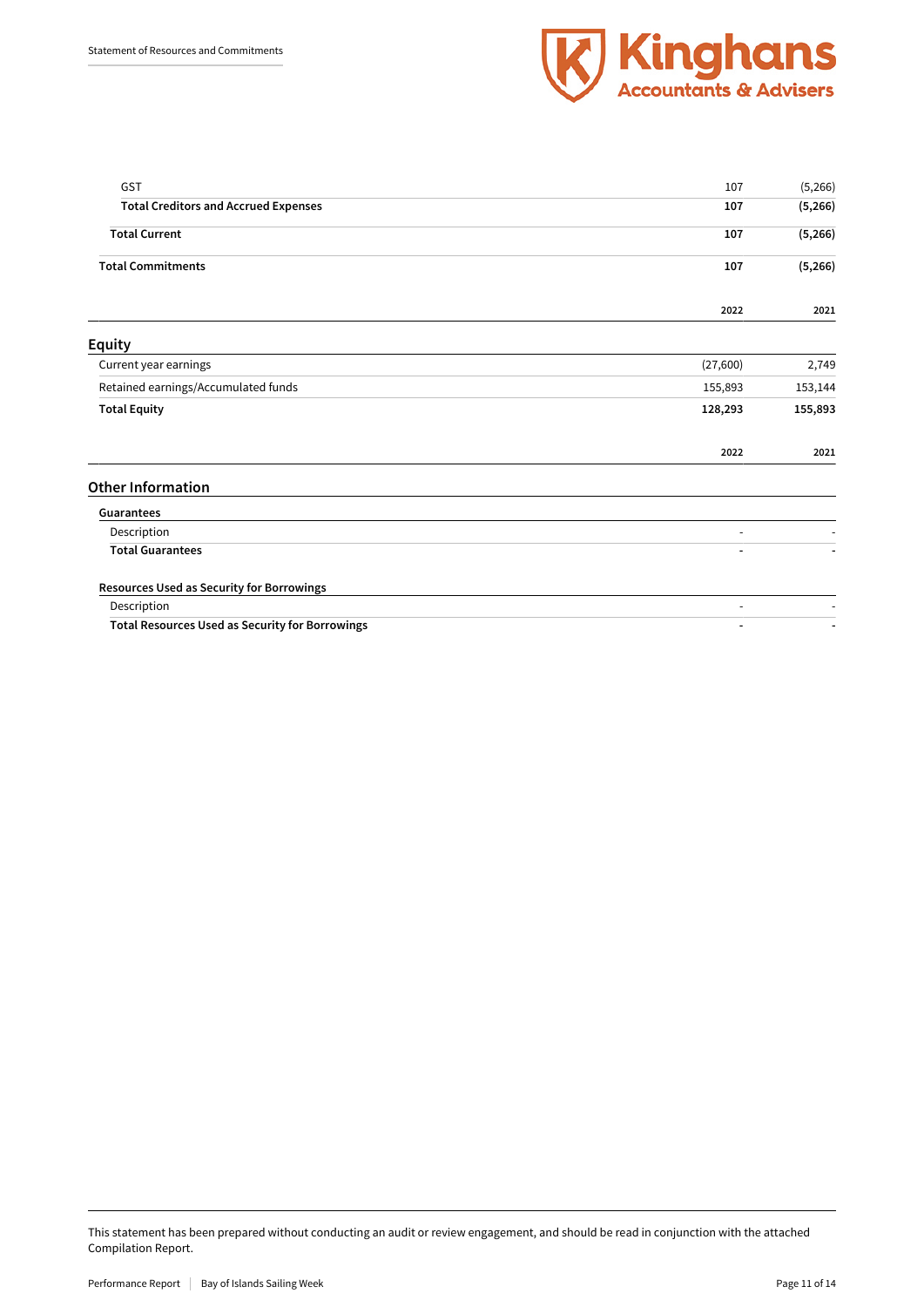

## **Statement of Accounting Policies**

### **Bay of Islands Sailing Week For the year ended 31 March 2022 Cash Basis**

**'How did we do our accounting?'**

### **Basis of Preparation**

The entity is permitted by law to apply PBE SFR-C (NFP) Public Benefit Entity Simple Format Reporting - Cash (Not for Profit) and has elected to do so. All transactions are reported in the Statement of Receipts and Payments and related Notes to the Performance Report on a cash basis.

### **Goods and Services Tax (GST)**

The entity is registered for GST. All amounts are stated exclusive of goods and services tax (GST) except for accounts payable and accounts receivable which are stated inclusive of GST.

#### **Income Tax**

Bay of Islands Sailing Week is wholly exempt from New Zealand income tax having fully complied with all statutory conditions for these exemptions.

### **Bank Accounts and Cash**

Bank accounts and cash in the Statement of Receipts and Payments comprise cash balances and bank balances (including short term deposits) with original maturities of 90 days or less.

### **Changes in Accounting Policies**

There have been no changes in accounting policies. Policies have been applied on a consistent basis with those of the previous reporting period.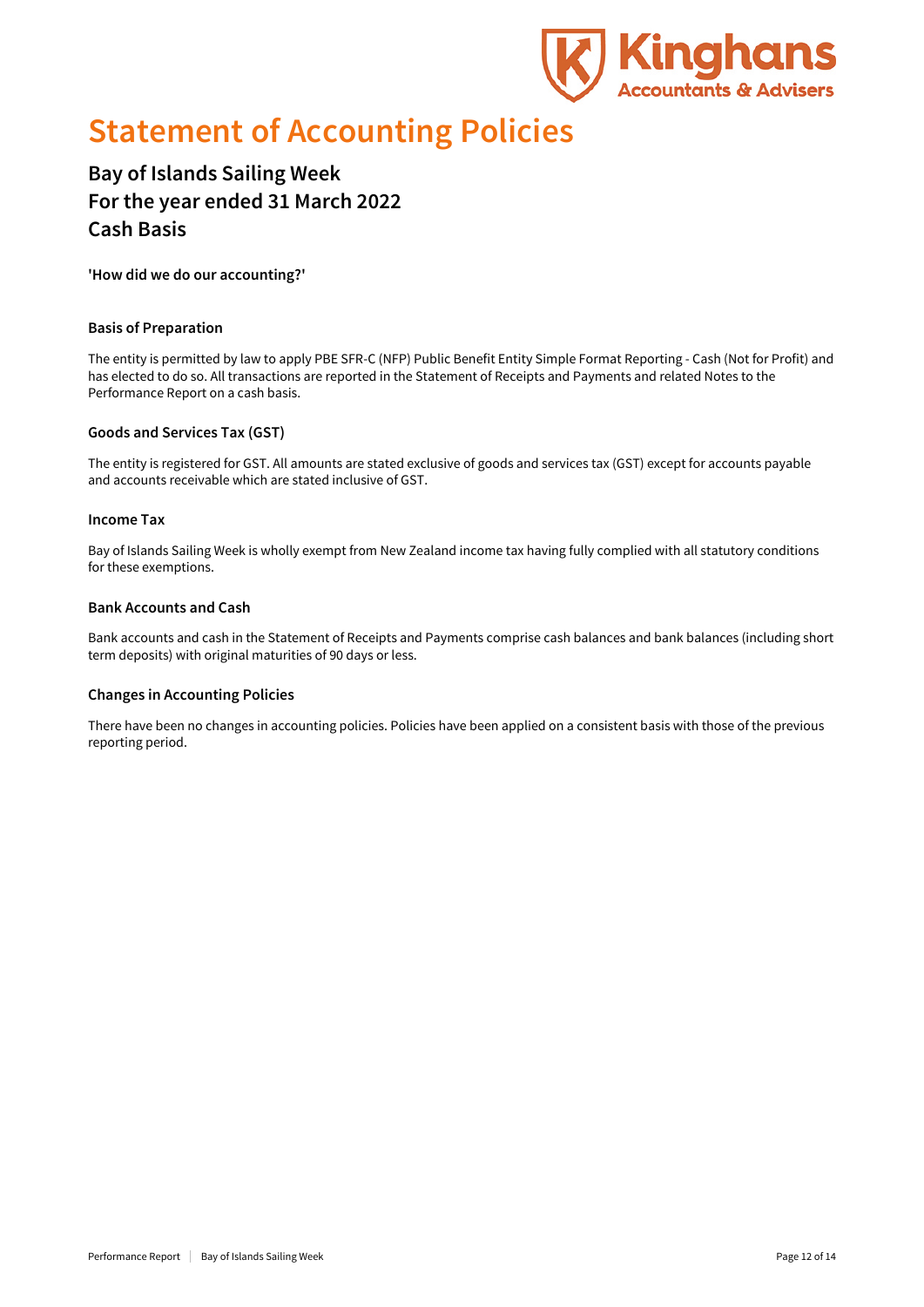

## **Notes to the Performance Report**

### **Bay of Islands Sailing Week For the year ended 31 March 2022 Cash Basis**

|                                                           | 2022           | 2021   |
|-----------------------------------------------------------|----------------|--------|
| 1. Analysis of Receipts                                   |                |        |
| Donations, fundraising and other similar receipts         |                |        |
| <b>Corporate Sponsors</b>                                 | 4,000          | 61,109 |
| Gaming Funds Received                                     |                | 14,645 |
| Total Donations, fundraising and other similar receipts   | 4,000          | 75,754 |
| Fees, subscriptions and other receipts from members       |                |        |
| <b>Boat Registrations</b>                                 | 3,848          | 20,257 |
| Total Fees, subscriptions and other receipts from members | 3,848          | 20,257 |
| Receipts from providing goods or services                 |                |        |
| <b>Rent Received</b>                                      | 1,000          |        |
| Ticket Sales (food & drink)                               |                | 15,823 |
| Total Receipts from providing goods or services           | 1,000          | 15,823 |
| Interest, dividends and other investment receipts         |                |        |
| <b>Interest Received</b>                                  | 592            | 1,558  |
| Total Interest, dividends and other investment receipts   | 592            | 1,558  |
|                                                           | 2022           | 2021   |
|                                                           |                |        |
| 2. Analysis of Payments                                   |                |        |
| Payments relating to providing goods or services          |                |        |
| Accommodation                                             | $\sim$         | 8,273  |
| Accountancy fees                                          | 1,281          | 1,445  |
| <b>Admin Costs</b>                                        | 1,297          | 1,451  |
| <b>Bar Purchases</b>                                      | 1,781          | 3,340  |
| <b>BOISW</b> equipment                                    |                | 1,164  |
| Catering - Dinner/Lunches                                 |                | 6,186  |
| Container / Hut Storage                                   |                | 2,306  |
| Eftpos                                                    | 158            | 841    |
| <b>Entertainment Expenses</b>                             |                | 522    |
| Entry Refunds                                             | 3,761          |        |
| <b>Equipment Hire</b>                                     |                | 13,188 |
| Event Administrator                                       | 9,000          | 12,000 |
| Fuel & Chase Boat Expenses                                |                | 1,420  |
| General Expenses (inc GST)                                | 135            | 146    |
| Insurance                                                 | $\overline{a}$ | 3,119  |
| Marketing & Communications                                | 11,900         | 30,159 |
| <b>Minor Assests</b>                                      | 1,656          | 994    |
| <b>Operational Staff</b>                                  | L,             | 370    |
| Phone & Internet                                          | 232            | 17     |